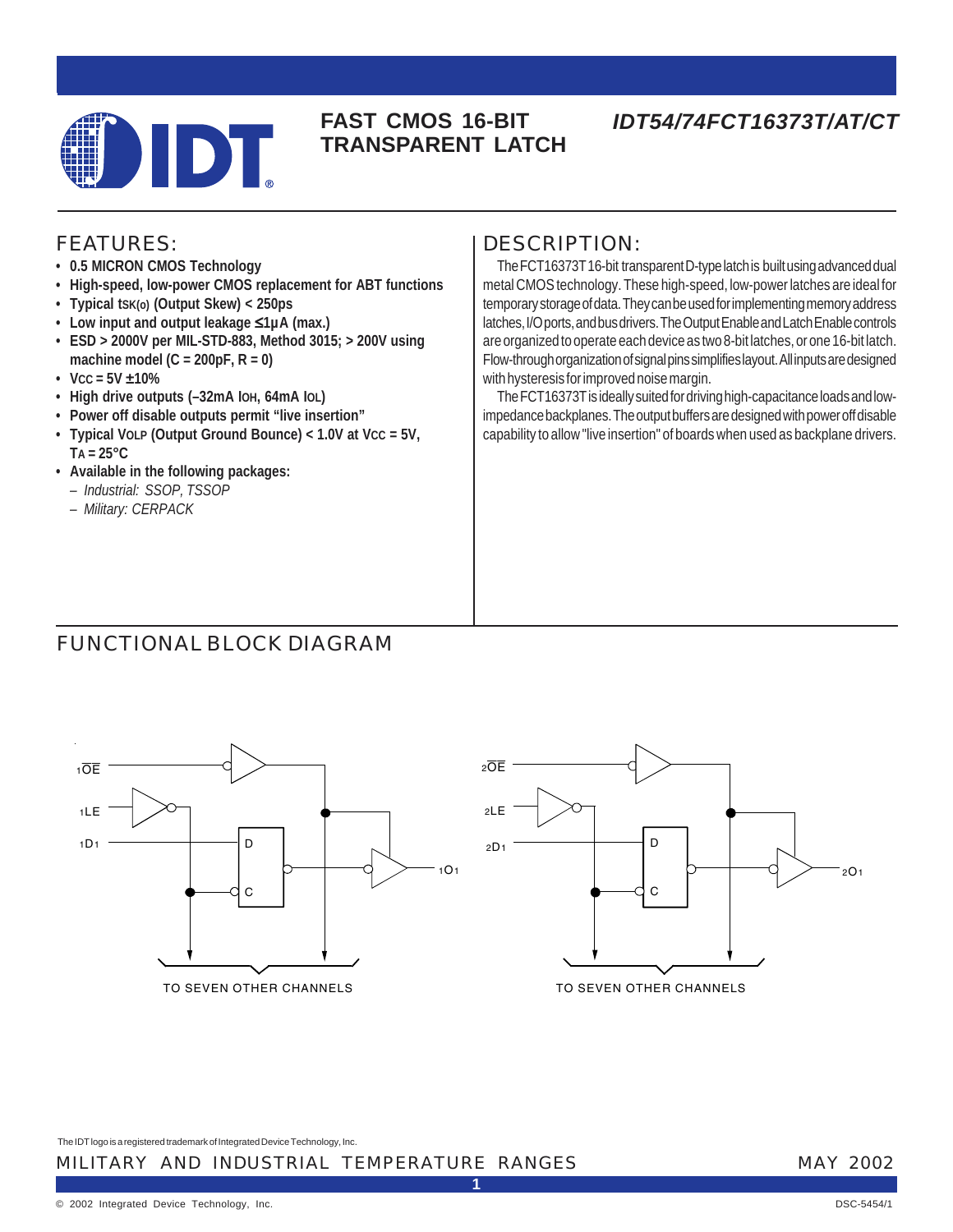#### **MILITARY AND INDUSTRIAL TEMPERATURE RANGES**

#### PIN CONFIGURATION



**SSOP/ TSSOP/ CERPACK TOP VIEW**

### ABSOLUTE MAXIMUM RATINGS(1)

| Symbol               | <b>Description</b>                   | Max               | Unit          |
|----------------------|--------------------------------------|-------------------|---------------|
| VTERM <sup>(2)</sup> | Terminal Voltage with Respect to GND | $-0.5$ to $7$     | V             |
| VTERM <sup>(3)</sup> | Terminal Voltage with Respect to GND | $-0.5$ to Vcc+0.5 | V             |
| <b>TSTG</b>          | Storage Temperature                  | $-65$ to $+150$   | $^{\circ}$ C. |
| <b>IOUT</b>          | DC Output Current                    | $-60$ to $+120$   | mA            |

**NOTES:**

1. Stresses greater than those listed under ABSOLUTE MAXIMUM RATINGS may cause permanent damage to the device. This is a stress rating only and functional operation of the device at these or any other conditions above those indicated in the operational sections of this specification is not implied. Exposure to absolute maximum rating conditions for extended periods may affect reliability.

2. All device terminals except FCT162XXX Output and I/O terminals.

3. Outputs and I/O terminals for FCT162XXX.

#### CAPACITANCE (TA = +25°C, f = 1.0MHz)

| Symbol | Parameter <sup>(1)</sup>  | <b>Conditions</b> | Tур. | Max. | Unit |
|--------|---------------------------|-------------------|------|------|------|
| JN.    | Input Capacitance         | $V_{IN} = 0V$     | 3.5  |      | рF   |
| COUT   | <b>Output Capacitance</b> | $V$ OUT = $0V$    | 3.5  |      | рF   |

**NOTE:**

1. This parameter is measured at characterization but not tested.

#### PIN DESCRIPTION

| <b>Pin Names</b>                         | <b>Description</b> |  |  |  |
|------------------------------------------|--------------------|--|--|--|
| Data Inputs<br>$x$ D $x$                 |                    |  |  |  |
| Latch Enable Input (Active HIGH)<br>xI F |                    |  |  |  |
| xOE<br>Output Enable Input (Active LOW)  |                    |  |  |  |
| 3-State Outputs<br>$X \bigcap X$         |                    |  |  |  |

### FUNCTION TABLE(1)

|     | Outputs |            |
|-----|---------|------------|
| xDx | xOE     | <b>xOx</b> |
|     |         |            |
|     |         |            |
|     |         |            |

**NOTE:**

1. H = HIGH voltage level

L = LOW voltage level

X = Don't care

Z = High-impedance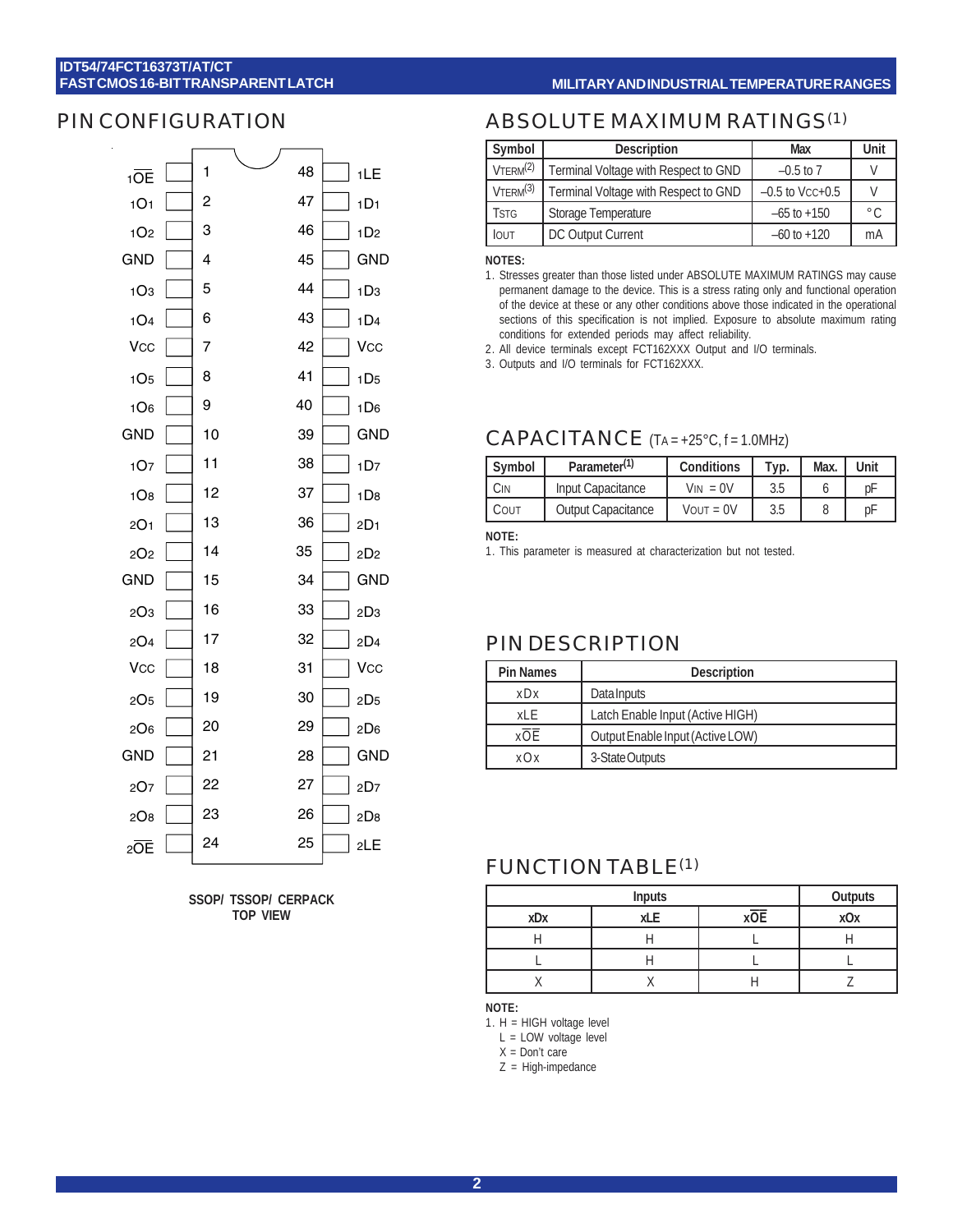# DC ELECTRICAL CHARACTERISTICS OVER OPERATING RANGE

Following Conditions Apply Unless Otherwise Specified:

Industrial: TA = -40°C to +85°C, Vcc = 5.0V  $\pm$ 10%; Military: TA = -55°C to +125°C, Vcc = 5.0V  $\pm$ 10%

| Symbol               | Parameter                                      | Test Conditions <sup>(1)</sup> | Min.        | Type <sub>1</sub> (2) | Max. | Unit   |    |
|----------------------|------------------------------------------------|--------------------------------|-------------|-----------------------|------|--------|----|
| VIH                  | Input HIGH Level                               | Guaranteed Logic HIGH Level    |             | 2                     |      |        | V  |
| VIL                  | Input LOW Level                                | Guaranteed Logic LOW Level     |             |                       |      | 0.8    | V  |
| <b>I</b> IH          | Input HIGH Current (Input pins) <sup>(5)</sup> | $Vcc = Max$ .                  | $V_1 = VCC$ |                       |      | ±1     | μA |
|                      | Input HIGH Current (I/O pins) <sup>(5)</sup>   |                                |             |                       |      | ±1     |    |
| IIL                  | Input LOW Current (Input pins) <sup>(5)</sup>  |                                | $VI = GND$  |                       |      | ±1     |    |
|                      | Input LOW Current (I/O pins) <sup>(5)</sup>    |                                |             |                       |      | ±1     |    |
| <b>l</b> ozh         | High Impedance Output Current                  | $Vcc = Max$ .<br>$V_0 = 2.7V$  |             |                       |      | ±1     | μA |
| lozl                 | $(3-State$ Output pins $)^{(5)}$               |                                | $Vo = 0.5V$ |                       |      | ±1     |    |
| VIK                  | Clamp Diode Voltage                            | $Vcc = Min.$ , $lin = -18mA$   |             |                       |      |        | V  |
| los                  | <b>Short Circuit Current</b>                   | $Vcc = Max$ , $Vo = GND(3)$    |             |                       |      | $-250$ | mA |
| <b>V<sub>H</sub></b> | Input Hysteresis                               |                                |             | 100                   |      | mV     |    |
| ICCL                 | Quiescent Power Supply Current                 | $Vcc = Max$                    |             |                       | 5    | 500    | μA |
| <b>ICCH</b>          |                                                | $V_{IN} = GND$ or $V_{CC}$     |             |                       |      |        |    |
| ICCZ                 |                                                |                                |             |                       |      |        |    |

### OUTPUT DRIVE CHARACTERISTICS

| Symbol          | Parameter                                     |                                     | Test Conditions <sup>(1)</sup>         |                |     |         | Unit          |
|-----------------|-----------------------------------------------|-------------------------------------|----------------------------------------|----------------|-----|---------|---------------|
| $\overline{10}$ | Output Drive Current                          | $Vcc = Max.$ , $Vo = 2.5V^{(3)}$    |                                        |                |     |         | mA            |
| <b>VOH</b>      | Output HIGH Voltage                           | $Vcc = Min$ .                       | $IOH = -3mA$                           | 2.5            | 3.5 |         | $\vee$        |
|                 |                                               | $V_{IN} = V_{IH}$ or $V_{IL}$       | $IOH = -12mA MIL$                      | 2.4            | 3.5 |         | $\mathcal{U}$ |
|                 |                                               |                                     | $IOH = -15mA IND$                      |                |     |         |               |
|                 |                                               |                                     | $IOH = -24mA MIL$                      | $\overline{2}$ | 3   |         | $\vee$        |
|                 |                                               |                                     | $IOL = -32mA IND(4)$                   |                |     |         |               |
| VOL             | Output LOW Voltage                            | $Vcc = Min$ .                       | $IOL = 48mA MIL$                       |                | 0.2 | 0.55    | $\vee$        |
|                 |                                               | $V_{IN} = V_{IH}$ or $V_{IL}$       | $\text{IoL} = 64 \text{mA} \text{IND}$ |                |     |         |               |
| <b>OFF</b>      | Input/Output Power Off Leakage <sup>(5)</sup> | $Vcc = 0V$ , $VIN = or VO \le 4.5V$ |                                        |                |     | $\pm 1$ | μA            |

#### **NOTES:**

1. For conditions shown as Min. or Max., use appropriate value specified under Electrical Characteristics for the applicable device type.

2. Typical values are at Vcc =  $5.0V$ ,  $+25^{\circ}$ C ambient.

3. Not more than one output should be shorted at one time. Duration of the test should not exceed one second.

4. Duration of the condition can not exceed one second.

5. This test limit for this parameter is  $\pm 5\mu A$  at TA = -55°C.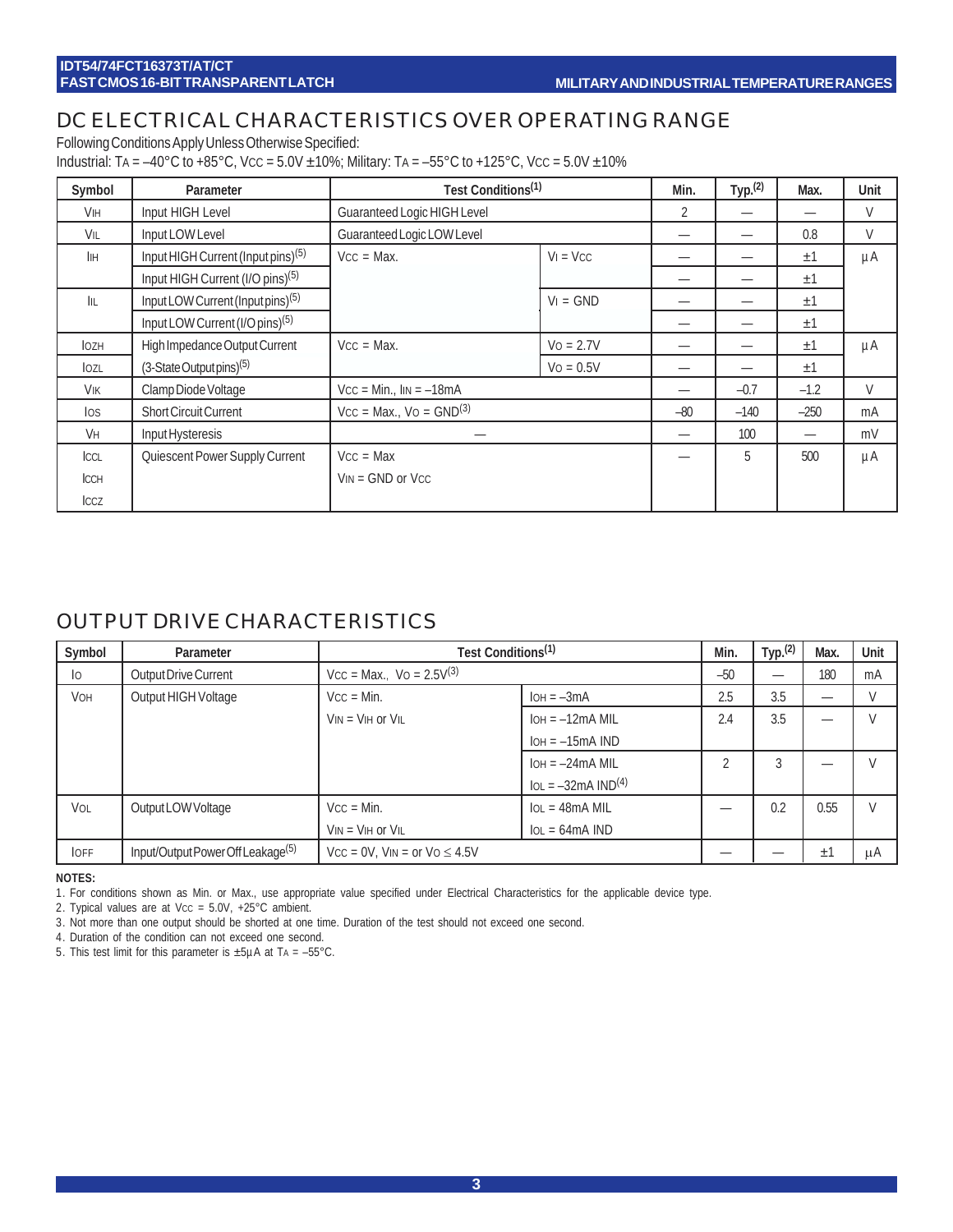## POWER SUPPLY CHARACTERISTICS

| Symbol         | Parameter                                                | Test Conditions <sup>(1)</sup>                                                                  | Min.                        | Typ. <sup>(2)</sup> | Max. | Unit         |                 |
|----------------|----------------------------------------------------------|-------------------------------------------------------------------------------------------------|-----------------------------|---------------------|------|--------------|-----------------|
| $\Delta$ ICC   | Quiescent Power Supply Current<br><b>TTL Inputs HIGH</b> | $Vcc = Max$ .<br>$V_{IN} = 3.4V^{(3)}$                                                          |                             |                     | 0.5  | 1.5          | mA              |
| <b>ICCD</b>    | Dynamic Power Supply Current <sup>(4)</sup>              | $Vcc = Max$ .<br>Outputs Open<br>$x\overline{OE}$ = GND<br>One Input Toggling<br>50% Duty Cycle | $VIN = VCC$<br>$VIN = GND$  |                     | 60   | 100          | $\mu$ A/<br>MHz |
| $\overline{C}$ | Total Power Supply Current <sup>(6)</sup>                | $Vcc = Max$ .<br>Outputs Open<br>$fi = 10 MHz$                                                  | $VIN = VCC$<br>$VIN = GND$  |                     | 0.6  | 1.5          | mA              |
|                |                                                          | 50% Duty Cycle<br>$x\overline{OE}$ = GND<br>$xLE = VCC$<br>One Bit Toggling                     | $VIN = 3.4V$<br>$VIN = GND$ |                     | 0.9  | 2.3          |                 |
|                |                                                          | $Vcc = Max$ .<br>Outputs Open<br>$fi = 2.5MHz$                                                  | $VIN = VCC$<br>$VIN = GND$  |                     | 2.4  | $4.5^{(5)}$  |                 |
|                |                                                          | 50% Duty Cycle<br>$x\overline{OE}$ = GND<br>$xLE = VCC$<br>Sixteen Bits Toggling                | $VIN = 3.4V$<br>$VIN = GND$ |                     | 6.4  | $16.5^{(5)}$ |                 |

#### **NOTES:**

1. For conditions shown as Min. or Max., use appropriate value specified under Electrical Characteristics for the applicable device type.

2. Typical values are at Vcc =  $5.0V$ , +25°C ambient.

3. Per TTL driven input (VIN =  $3.4V$ ). All other inputs at Vcc or GND.

4. This parameter is not directly testable, but is derived for use in Total Power Supply Calculations.

5. Values for these conditions are examples of the ICC formula. These limits are guaranteed but not tested.

6. IC = IQUIESCENT + IINPUTS + IDYNAMIC

 $IC = ICC + \Delta ICC$  DHNT + ICCD (fCPNCP/2 + fiNi)

Icc = Quiescent Current (IccL, IccH and Iccz)

- ∆ICC = Power Supply Current for a TTL High Input (VIN = 3.4V)
- DH = Duty Cycle for TTL Inputs High
- NT = Number of TTL Inputs at DH
- ICCD = Dynamic Current Caused by an Input Transition Pair (HLH or LHL)
- fCP = Clock Frequency for Register Devices (Zero for Non-Register Devices)
- NcP = Number of Clock Inputs at fcP

fi = Input Frequency

Ni = Number of Inputs at fi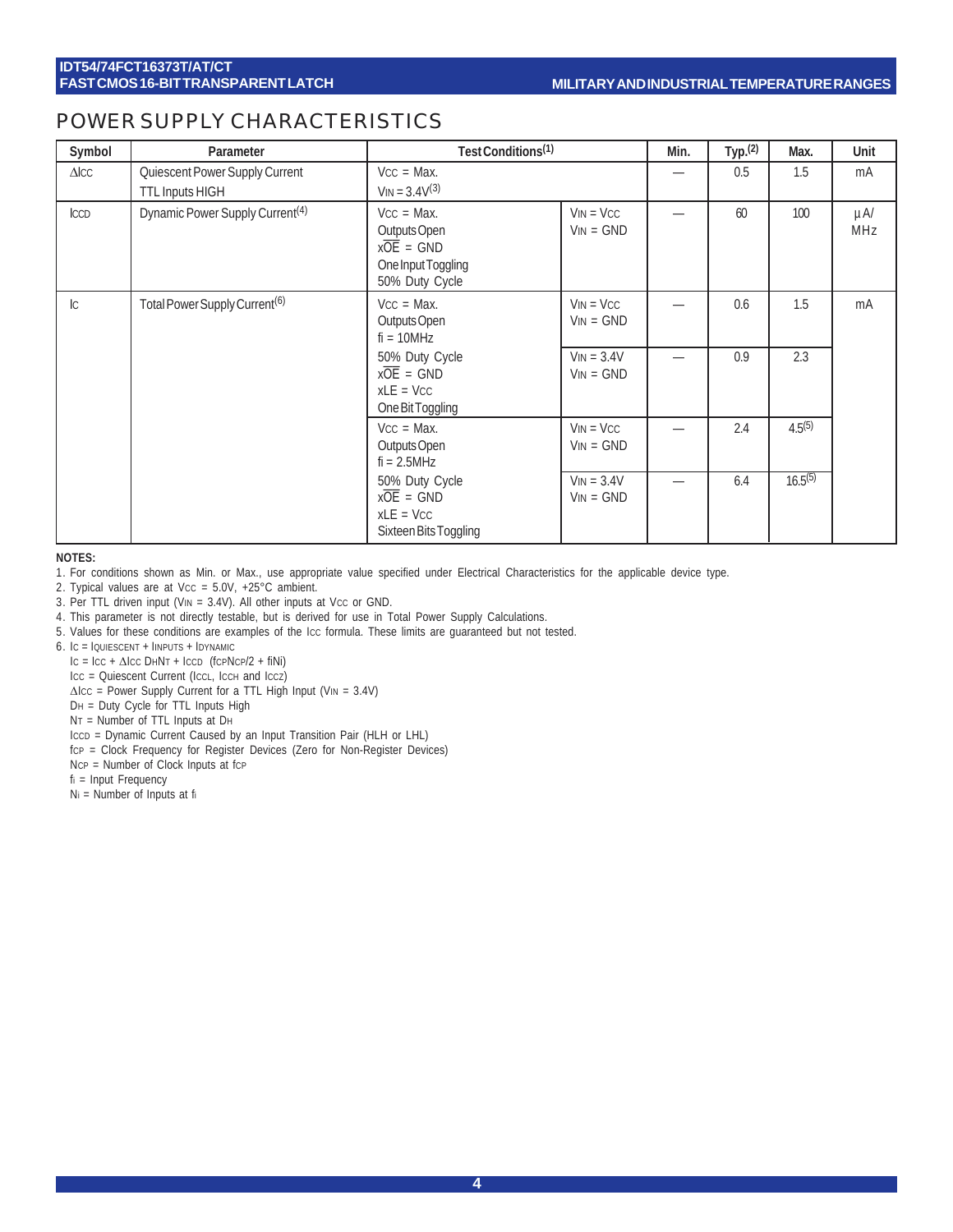# SWITCHING CHARACTERISTICS OVER OPERATING RANGE

|                  |                            |                          | FCT16373T      |      | <b>FCT16373AT</b>  |                  |                | <b>FCT16373CT</b>        |                    |      |                    |      |                    |      |      |
|------------------|----------------------------|--------------------------|----------------|------|--------------------|------------------|----------------|--------------------------|--------------------|------|--------------------|------|--------------------|------|------|
|                  |                            |                          | Ind.           |      |                    | Mil.             |                | Ind.                     |                    | Mil. |                    | Ind. |                    | Mil. |      |
| Symbol           | Parameter                  | Condition <sup>(2)</sup> | Min(2)         | Max. | Min <sup>(2)</sup> | Max.             | Min(2)         | Max.                     | Min <sup>(2)</sup> | Max. | Min <sup>(2)</sup> | Max. | Min <sup>(2)</sup> | Max. | Unit |
| <b>t</b> PLH     | Propagation Delay          | $CL = 50pF$              | 1.5            | 8    | 1.5                | 8.5              | 1.5            | 5.2                      | 1.5                | 5.6  | 1.5                | 3.6  | 1.5                | 5.1  | ns   |
| <b>tPHL</b>      | xDx to xOx                 | $RL = 500\Omega$         |                |      |                    |                  |                |                          |                    |      |                    |      |                    |      |      |
| tрlн             | Propagation Delay          |                          | $\overline{2}$ | 13   | $\overline{2}$     | 15               | $\overline{2}$ | 8.5                      | $\overline{2}$     | 9.8  | $\overline{2}$     | 3.7  | $\overline{2}$     | 8    | ns   |
| <b>tPHL</b>      | xLE to xOx                 |                          |                |      |                    |                  |                |                          |                    |      |                    |      |                    |      |      |
| tpzh             | Output Enable Time         |                          | 1.5            | 12   | 1.5                | 13.5             | 1.5            | 6.5                      | 1.5                | 7.5  | 1.5                | 4.4  | 1.5                | 6.3  | ns   |
| tpzl             |                            |                          |                |      |                    |                  |                |                          |                    |      |                    |      |                    |      |      |
| t <sub>PHZ</sub> | Output Disable Time        |                          | 1.5            | 7.5  | 1.5                | 10 <sup>10</sup> | 1.5            | 5.5                      | 1.5                | 6.5  | 1.5                | 3.9  | 1.5                | 5.9  | ns   |
| tplz             |                            |                          |                |      |                    |                  |                |                          |                    |      |                    |      |                    |      |      |
| tsu              | Set-up Time HIGH or LOW,   |                          | $\overline{2}$ |      | $\mathfrak{D}$     |                  | $\mathfrak{D}$ |                          | $\overline{2}$     |      | $\overline{2}$     |      | $\overline{2}$     |      | ns   |
|                  | xDx to xLE                 |                          |                |      |                    |                  |                |                          |                    |      |                    |      |                    |      |      |
| Ħ                | Hold Time HIGH or LOW,     |                          | 1.5            |      | 1.5                |                  | 1.5            | $\overline{\phantom{0}}$ | 1.5                |      | 1.5                |      | 1.5                |      | ns   |
|                  | xDx to xLE                 |                          |                |      |                    |                  |                |                          |                    |      |                    |      |                    |      |      |
| tw               | xLE Pulse Width HIGH       |                          | 6              |      | 6                  |                  | 5              | —                        | 6                  |      | 5                  |      | 6                  | –    | ns   |
| $t$ SK $(o)$     | Output Skew <sup>(3)</sup> |                          |                | 0.5  |                    | 0.5              | _              | 0.5                      | –                  | 0.5  | –                  | 0.5  |                    | 0.5  | ns   |

**NOTES:**

1. See test circuit and waveforms.

2. Minimum limits are guaranteed but not tested on Propagation Delays.

3. Skew between any two outputs, of the same package, switching in the same direction. This parameter is guaranteed by design.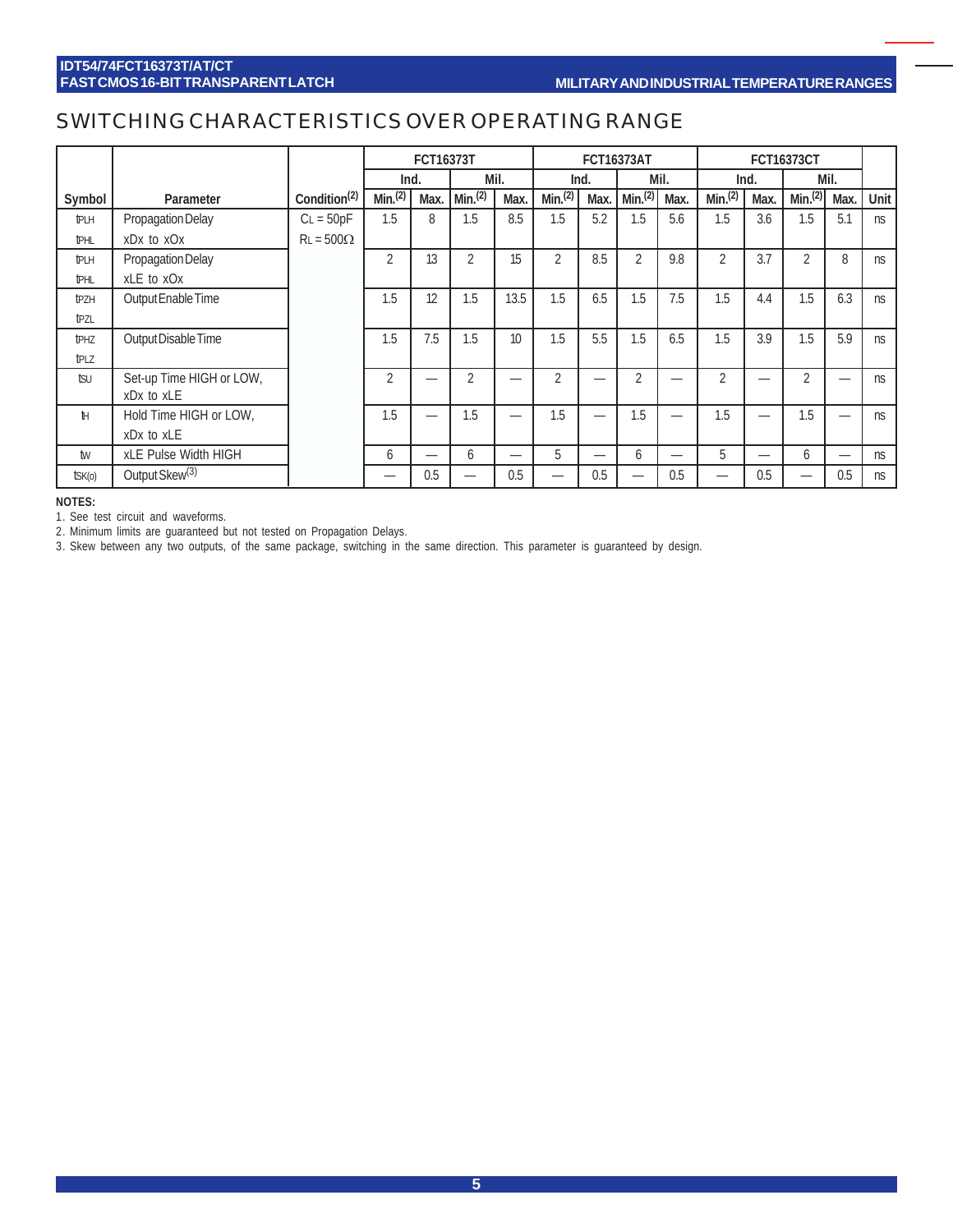## TEST CIRCUITS AND WAVEFORMS



#### *Test Circuits for All Outputs*



*Set-up, Hold, and Release Times*



*Propagation Delay*

## SWITCH POSITION

| <b>Test</b>                             | Switch |
|-----------------------------------------|--------|
| Open Drain<br>Disable Low<br>Enable Low | Closed |
| All Other Tests                         | Open   |

#### **DEFINITIONS:**

CL = Load capacitance: includes jig and probe capacitance.

RT = Termination resistance: should be equal to ZOUT of the Pulse Generator.



*Pulse Width*



#### *Enable and Disable Times*

#### **NOTES:**

- 1. Diagram shown for input Control Enable-LOW and input Control Disable-HIGH.
- 2. Pulse Generator for All Pulses: Rate  $\leq$  1.0MHz; tr  $\leq$  2.5ns; tr  $\leq$  2.5ns.